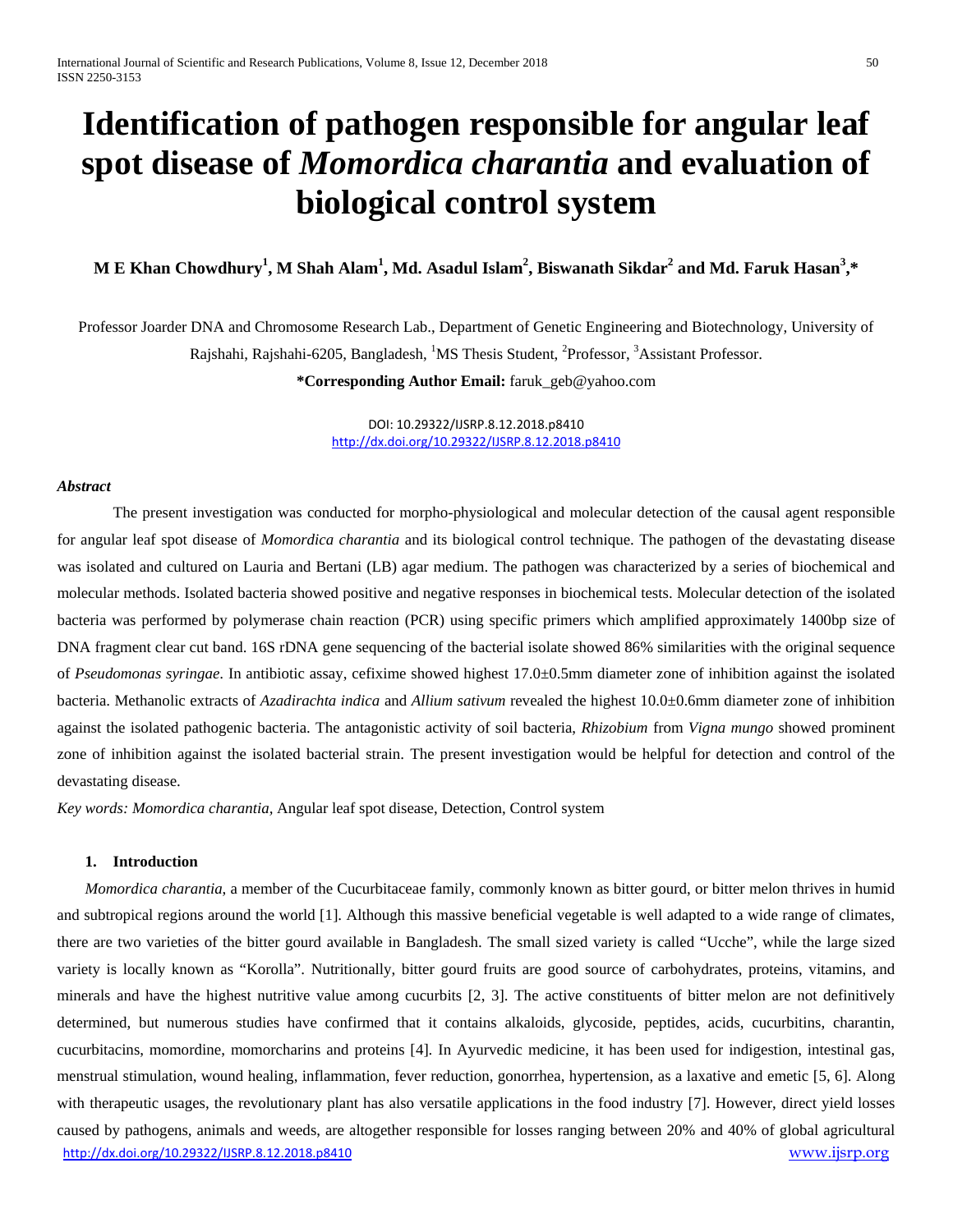productivity [8-11]. Like other living organisms, bitter gourd plants are also susceptible to numerous devastating diseases. The diseases of vegetables involve the harmful deviation or alteration from the normal functioning in the physiological processes. Several bacterial, fungal, and viral diseases adversely affect the worldwide cucurbit production. Among the diseases, angular leaf spot, caused by the gram-negative bacterium *Pseudomonas syringae*, is one of the most prominent disease in bitter gourd [12]. The small, round, water-soaked spots appear on leaf tissue, and expand until they are confined by veins, giving them the characteristic angular look. It spreads rapidly when conditions are moist and ambient temperatures are between 75 and 82 $\degree$ F (24-28 $\degree$ C). The angular leaf spot disease may cause significant yield losses in both greenhouse and field production [13] which results in severe economic loss to farmers of cucurbits [14]. In order to protect the crop from the yield reducing disease and increase the production level, it has become a burning issue to find out appropriate control measure so that the farmer can manage the deleterious disease properly. Hence, the present research work was aimed to study the isolation, characterization and evaluation of its suitable control systems.

## **2. Materials and methods**

## **2.1 Collection of plant material**

In the present investigation, disease infected leaves of bitter gourd plant were collected carefully from farmers' field in Naogaon district, Bangladesh. The samples were placed in sterile polyethylene bags, properly labeled, transported to the lab and analyzed immediately thereafter. The symptoms were identified on the basis of diseased symptoms by Bangladesh Council of Science and Industrial Research (BCSIR), Binodpur, Rajshahi.

# **2.2 Isolation of causal organism**

Disease infected leaves with spot symptoms were washed with sterilized distilled water, and then treated with 0.5 % solution of hypochlorite [15] for 1-2 min to remove the contaminants, rinsed with sterile distilled water. Then the samples were cut with sterile scalpel and weighed approximately 1gm that was immersed in sterilized saline buffer and vortexed strongly. Then it was serially diluted 10 folds and 100µl of diluted sample was plated on LB agar plates and incubated at 37°C. The bacterial single colonies were further streaked on fresh LB agar plates to procure isolated colonies.

## **2.3 Morphological and biochemical characterization**

The isolated bacteria were identified based on colony characteristics, gram staining methods and by various biochemical tests as given by Bergey's [16] Manual of Determinative Bacteriology.

**Gram staining test:** Gram staining is the most common staining technique used diagnostically within both the research laboratories and in clinical setting to differentiate between Gram positive and Gram negative bacteria [17, 18] based on the physical properties of their cell walls [19]. The cell wall of Gram‐positive organisms retain s crystal violet-iodine complex after treatment with alcohol and appears purple, whereas gram‐negative organism decolorize s following such treatment and appears pink.

**SIM (Sulphide-Indole-Motility) medium test:** SIM medium enables differentiation of bacteria on the basis of hydrogen sulfide production, indole production, and motility [20, 21]. In the medium, peptonized iron and sodium thiosulphate are the indicators of  $H_2$ S production. This  $H_2$ S reacts with peptonized iron to form black precipitate of ferrous sulphide [22, 23]. Casein peptone, another component of SIM Medium, is rich in tryptophan. The organisms possessing the enzyme tryptophanase degrade tryptophan to indole. Indole is detected upon the addition of Kovac's reagent. SIM medium is a semi-solid that extensively used in the determination of bacterial motility [24]. The semi-solid nature of this medium allows easy visual determination of motility which appears as growth extending outward from the original line of inoculation.

**Simmon's citrate test:** Simmon's citrate agar is used for differentiating gram-negative bacteria on the basis of citrate utilization [25]. Initially, the citrate medium was developed by Koser [26] containing ammonium salt as the only nitrogen source and citrate as the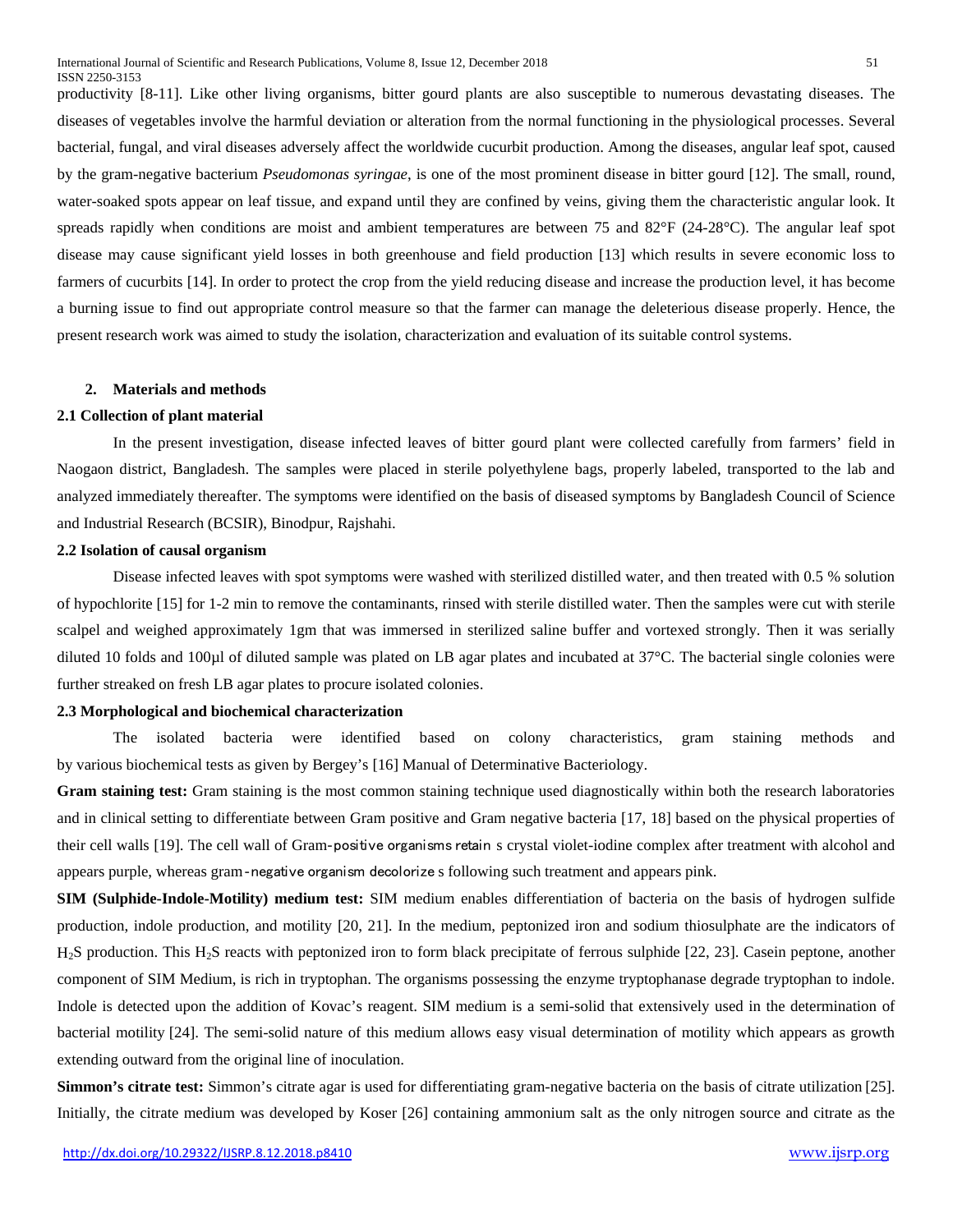only carbon source. Later on Simmons [27] modified Koser's formulation by adding agar and bromothymol blue [28]. The citrate test is performed by inoculating microorganism into the above mentioned synthetic media, where bromothymol blue is used as an indicator. Use of citrate results in the creation of carbonates and bicarbonates as byproducts, thus increasing the pH of the medium [29] responsible for the change of the medium colour from green to blue and this is considered as positive test.

**Kligler iron agar (KIA) test:** Kligler iron agar is a combination of the lead acetate medium described by Kligler [30] and Russels Double Sugar Agar [31]. It is used for the differentiation of microorganisms on the basis of dextrose and lactose fermentation and hydrogen sulfide production in a laboratory setting. At first, we suspended 52 g of the medium in one liter of distilled water that was heated with frequent agitation and boiled for one minute to completely dissolve the medium into water. Then it was distributed into test tubes and autoclaved for 15 minutes at 121°C. After autoclaving, the medium containing test tubes were kept into laminar air flow hood in a slanted position. After cooling and solidifying the medium, isolated colony was taken from the pure culture plate and stabbed it into the butt of the medium. Then it was streaked back on the surface of the agar slant and incubated these test-tubes with loosened caps for 18-24 hours at  $35\pm2\degree$ C in an aerobic atmosphere.

**Tween 80 hydrolysis test:** The test was performed by inoculating purified bacterial culture according to Sierra [32] method. In the procedure, Tween 80 was added to the molten media followed by pouring it into petri dish. Then the isolate was streaked on a medium and incubated at 37ºC for seven days to observe opaque milky precipitate/milky crystal formation.

**Triple sugar iron (TSI) agar test:** The triple sugar iron (TSI) test is one type of biochemical test that is commonly used to determine the ability of the microorganism to ferment sugars and the production of hydrogen sulfide. The media used contains [agar,](https://en.wikipedia.org/wiki/Agar) phenol red, 1% [lactose,](https://en.wikipedia.org/wiki/Lactose) 1% [sucrose,](https://en.wikipedia.org/wiki/Sucrose) 0.1% [glucose,](https://en.wikipedia.org/wiki/Glucose) as well as sodium thiosulfate and ferrous sulfate or ferrous ammonium sulfate. All of these ingredients were mixed together and allowed to solidify in the test tube at a slanted angle to prepare TSI slant. After that a sterilized straight inoculation needle was used to touch the top of a well-isolated bacterial colony and inoculated the bacteria by stabbing through the center of the medium to the bottom of the tube and then streaking on the surface of the agar slant. After inoculation, the test tubes were loosely capped and incubated at 37°C in ambient air for 18 to 24 hours.

**Urease test:** The urease test is used to determine the ability of an organism to split urea, through the production of the enzyme urease. Two units of ammonia are formed resulting alkalinity in the presence of the enzyme, and the increased pH is detected by a pH indicator. The medium was cooled to 50 to  $55^{\circ}$ C and aseptically added 100 ml of filter-sterilized urea base to the cooled agar solution and mix thoroughly. Finally the medium were distributed to sterile tubes and slanted the tubes during cooling until solidified.

**MacConkey agar test:** MacConkey agar is a selective and differential culture media designed to isolate Gram-negative and enteric bacteria, particularly members of the family Enterobacteriaceae and the genus *Pseudomonas,* based on the ability of lactose fermentation. In the experiment, the components (peptone, proteose peptone, lactose, bile salts, sodium chloride, neutral red, crystal violet and agar) of MacConkey agar were suspended into appropriate amount of purified water and mixed thoroughly. Then it was heated with frequent agitation and boiled for 1 minute to completely dissolve the components. Then it was autoclaved at 121<sup>°</sup>C for 15 minutes. After solidifying the medium into laminar air flow hood, the experimental bacterial single colony was streaked on the plate of MacConkey's agar and incubated it at 37°C.

**Potassium hydroxide (KOH) test:** For the KOH solubility test, one or two bacterial colonies were aseptically taken from petri-dish of pure cultured bacteria with a sterilized tooth pick or an inoculating wire loop and placed the colony onto a clean microscopic slide, mixed with 3% KOH solution for 1 minute and observed for the formation of a thread-like mass. The test was performed according to Halebian *et al.,* [33].

**Mannitol salt agar test:** Mannitol salt agar is a commonly used [selective](https://en.wikipedia.org/wiki/Growth_medium#Selective_media) and differential growth medium in [microbiology.](https://en.wikipedia.org/wiki/Microbiology) If an organism can ferment mannitol, an acidic byproduct is formed, causes the phenol red in the agar to turn yellow [34].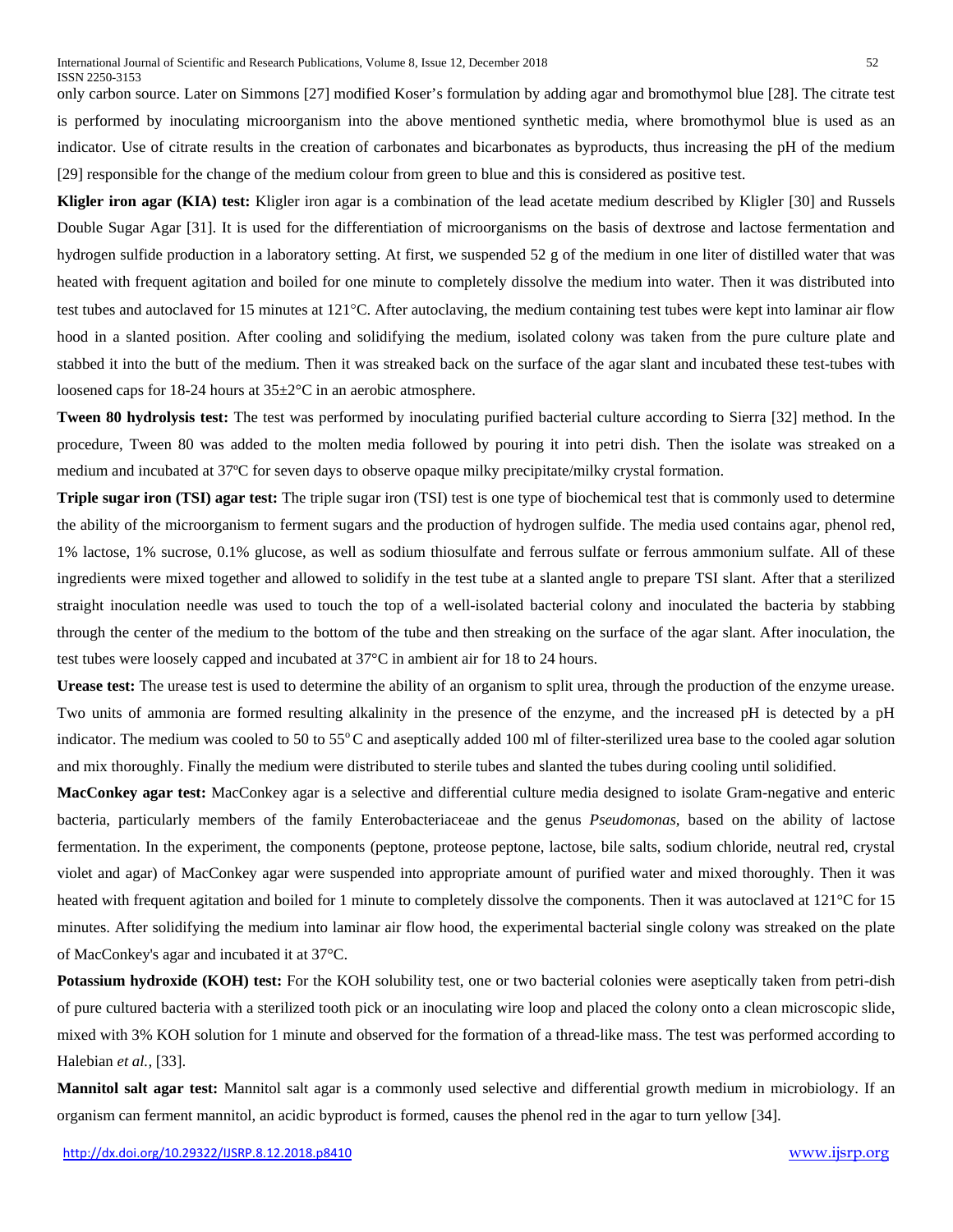**Catalase test:** Catalase is a ubiquitous antioxidant enzyme that degrades hydrogen peroxide into water and oxygen [35]. Several pathogens produce catalase in order to defend themselves against attacks by hydrogen peroxide, a weapon commonly used by the host's immune system, in addition to oxidative stress. At first, a clear and sterilized microscopic slide was placed inside a petri dish. Using a sterile inoculating loop, a small amount of bacterial colonies from 24-hour pure culture was placed onto the microscopic slide. Then, 3% of hydrogen peroxide  $(H_2O_2)$  solution was added to the slide containing isolated bacteria and mixed with it. Production of bubbles indicated the presence of catalase enzyme in the bacteria [36].

# **2.4 Antibiotic susceptibility testing**

In microbiology laboratories, agar disk diffusion is routinely used for testing common, rapidly growing bacterial pathogens [37]. The susceptibility of bacterial isolate against antibiotic was determined by the disc diffusion method which uses antibiotic impregnated wafers (disk) to test whether the particular bacteria is susceptible to specific antibiotic or otherwise [38]. In this method, 0.1 ml of a  $10^{-2}$  dilution of each bacterial culture was smeared evenly onto the surface of the Petri-plate containing about 25 ml LB agar medium. After that the disk of filter paper impregnated with a standard concentration of an antibiotic was placed to the plate surface [39]. Plates were incubated for 16–18 hours in ambient air at 37°C before the results determined. The bacterial strains resistant to a specific antibiotic grow up to the margin of disk. The diameter of zone of inhibition must be measured and result read from the Kirby Bauer chart as sensitive, intermediate or resistant. Total seventeen types of commercially available and frequently prescribed standard antibiotics namely, amoxycillin, ampicillin, azithromycin, cefixime, cefotaxime, clarithromycin, doxycycline erythromycin, gentamycin, kanamycin, nalidixic acid, neomycin, penicillin, rifampicin, streptomycin, tetracyclin and vancomycin were used to assess antibiotic susceptibility against the isolated bacterial strain.

## **2.5 Screening for the antimicrobial potential of the plant extracts**

Different plant extracts are commonly used which are considered natural sources of antimicrobial agents, regarded as safe and easily degradable [40]. The present study was aimed at evaluating the *in vitro* antimicrobial activity of plants extracts such as-*Allium sativum*, *Azadirachta indica*, *Cassia alata*, *Coccinia grandis*, *Hibiscus rosa-sinensis*, *Ficus racemosa*, *Psidium guajava* and *Moringa oleifera* against the isolated bacterial strain. The specific plant parts (10 grams of powdered sample) were dissolved in 100 ml of methanol in a conical flask, plugged with cotton wool and then kept on a rotary shaker at 190–220 rpm for 24 hours. The supernatants were collected slowly and evaporated in wide mouthed evaporating bowls at room temperature for 2–3 days till the total final volumes were reduced to one fourth of the original volumes of the solvent that was used which giving the concentration of 400 mg/ml [41]. Finally the extracts were stored at 4°C refrigerator in airtight bottles. In the study, leaves were used to prepare plant extracts for the plant samples neem, ringworm shrub, scarlet gourd, common fig, guava and drumstick whereas bulb and flower were used in case of garlic and China rose, respectively. Antibacterial activity of the selected plants parts was carried out by the disc diffusion method [42]. At first, the different plant extracts were dissolved in methanol at a concentration of 100 mg/mL and filtered through 0.45 µm sterile filter membranes. Then, 100 µL of bacterial broth culture were spread over plates containing LB agar media. After that discs (6 mm in diameter) impregnated with  $30 \mu$ . Of the extracts solutions (1 mg/disc) were placed on the surface of the LB agar plate. Two control discs were also used containing methanol and kanamycin (30 µg/disc) as negative and positive controls, respectively. The plates were incubated for 24 hours at  $37^{\circ}$ C, and the zone of inhibitions were measured with the help of mm scale.

# **2.6 Screening of antagonistic activity of soil bacteria**

The demand to discover newer and safer bio-control agents with lesser side effects are increasing day-by-day [43]. Soil is a natural reservoir for the microorganisms with their antimicrobial products and provides an excellent resource for the isolation and identification of therapeutically important products [44]. Agar well diffusion method [45] was used to assess the antagonistic activity of soil bacteria against the phyto-pathogenic bacteria. Tolal four types of soil bacteria namely, *Brevibacillus, Pseudomonas,*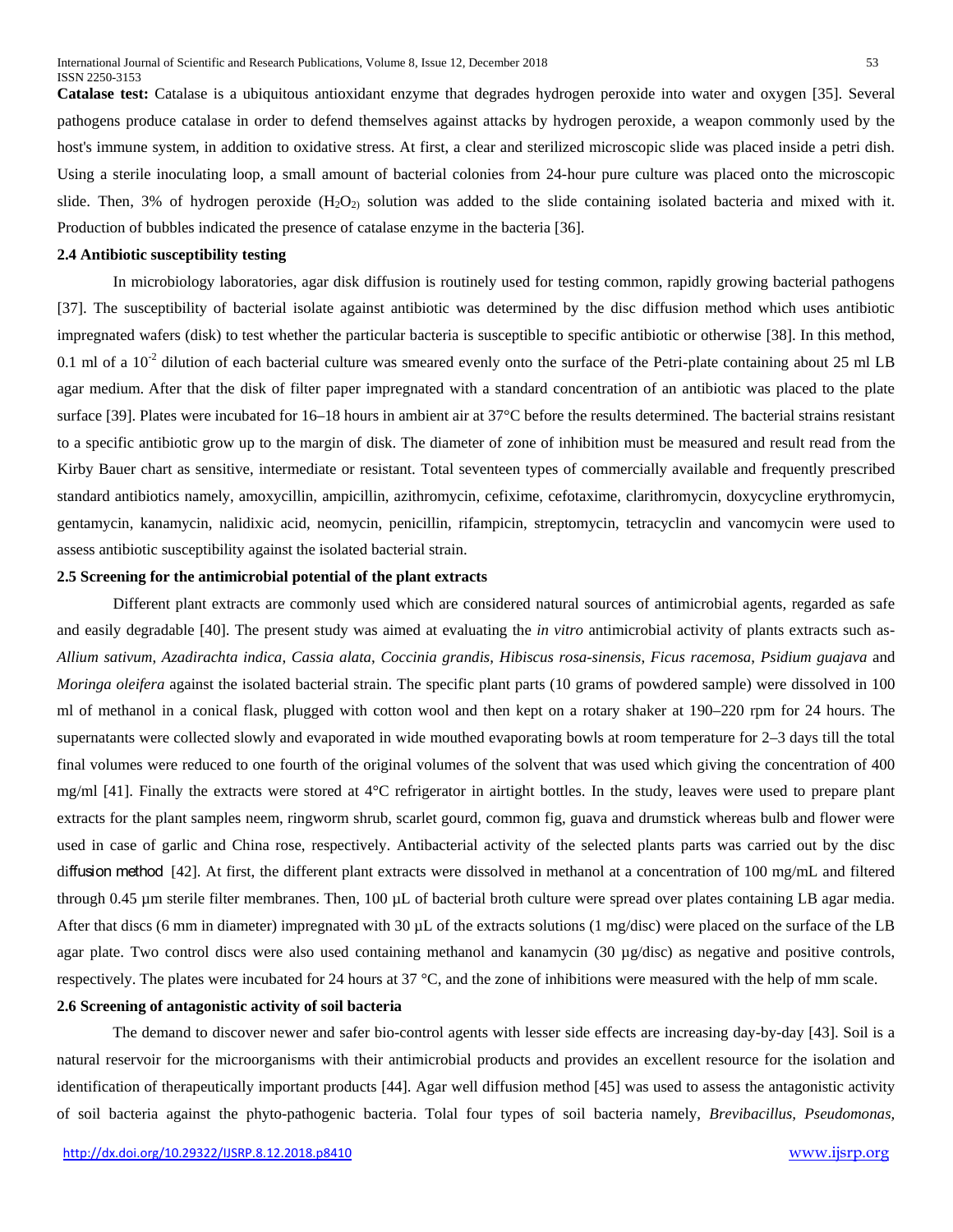*Rhizobium* from *Cicer arietinum* and *Rhizobium* from *Vigna mungo* were used as antagonistic microorganisms. Agar well diffusion method is widely used to estimate the antagonistic activity of microbial extracts [46]. Firstly, the pathogenic bacterial isolate was incubated in LB broth at appropriate temperature for 24 hrs. Petri dishes containing 20 ml of LB agar medium were prepared previously and inoculated with 0.1 ml of 24 hours incubated bacterial broth culture. Then, three wells were made into the agar medium with a sterile cork borer or a tip and filled with different amounts of soil bacterial culture broth like 20 µl, 30 µl, and 40 µl. After the incubation, Petri dishes were incubated at 37°C for 24 hrs. The diameter of inhibition zone was observed and measured manually with the help of mm scale which determined the antagonistic activity of the soil bacteria.

# **2.7 Molecular characterization of isolated bacteria**

After studying the morphology and biochemical characters, the molecular techniques are applied for the better classification and identification of the isolated bacterial strain.

**DNA extraction:** For DNA isolation, a single colony was inoculated in LB broth and grown for overnight at 37°C. The genomic DNA was isolated from these fresh cultured colonies by using the CTAB (N-cetyl-N, N, N trimethyl ammonium bromide) method described by Murray [47] and Thompson [48]. After that the DNA was suspended into TE buffer. The spectrophotometer was then used to quantify the isolated DNA followed by electrophoresis on 1% agarose gel.

**PCR analysis:** The 16S rDNA sequence was amplified from the isolated genomic DNA by PCR reaction in a thermo cycler (Nyx, Technic, Inc., USA), using the two universal primers 27F (5′- AGAGTTTGATCCTGGCTC-3′) and 1492R (5'-TACCTTGTTACGACTT-3'). The total volume of components for PCR was 25 µL containing nuclease free ddH<sub>2</sub>O 15 µL, dNTP mix 1.0 µL, forward primer 1.0 µL, reverse primer 1.0 µL, DNA template 1.5 µL, MgCl<sub>2</sub> 2.5 µL, Taq buffer B 2.5 µL and Taq polymerase 0.5 µL. Thermocycling parameters were 95°C for 5 min, 35 cycles of 95°C for 40 s, 65°C for 1 min, and 72°C for 2 min; a final extension step at 72°C was added for 10 min, followed by cooling to 4ºC until the sample was recovered.. The length of amplified PCR products were then examined by 1% gel electrophoresis where 0.5x TBE (Tris-borate-EDTA) running buffer was used in agar gel and finally visualized under a UV trans-illuminator.

**Purification of PCR products, sequencing and phylogenetic analysis:** The amplified DNA was then purified by agar gel electrophoresis method using AccuPrep® Gel Purification, Bioneer kits. After that the purified products were sequenced in sequencing service laboratory, National Institute of Biotechnology (NIB), Bangladesh, using bacterial gene specific primers 27F (5′- AGAGTTTGATCCTGGCTC-3′).

The sequences was compared with their respective type strains using the BLASTN program in the GenBank nucleotide database (http://www.ncbi. nlm.nih.gov/BLAST). Finally, phylogenetic tree was constructed based on the Maximum Likelihood method.

# **3. Results**

# **3.1 Isolation and purification of bacteria**

The infected leaves samples produced turbid condition in LB liquid media after 16 hours of incubation at 37ºC indicated the bacteria were grown. From liquid culture, subculture were done by streaking onto the LB agar medium in 90 mm petri dishes. The bacterial isolate was partially identified based on colony morphology and purification done by further streaking method. The colonies were creamy white in color. The size and shape of colonies were found to be small to medium, convex, and mucoid.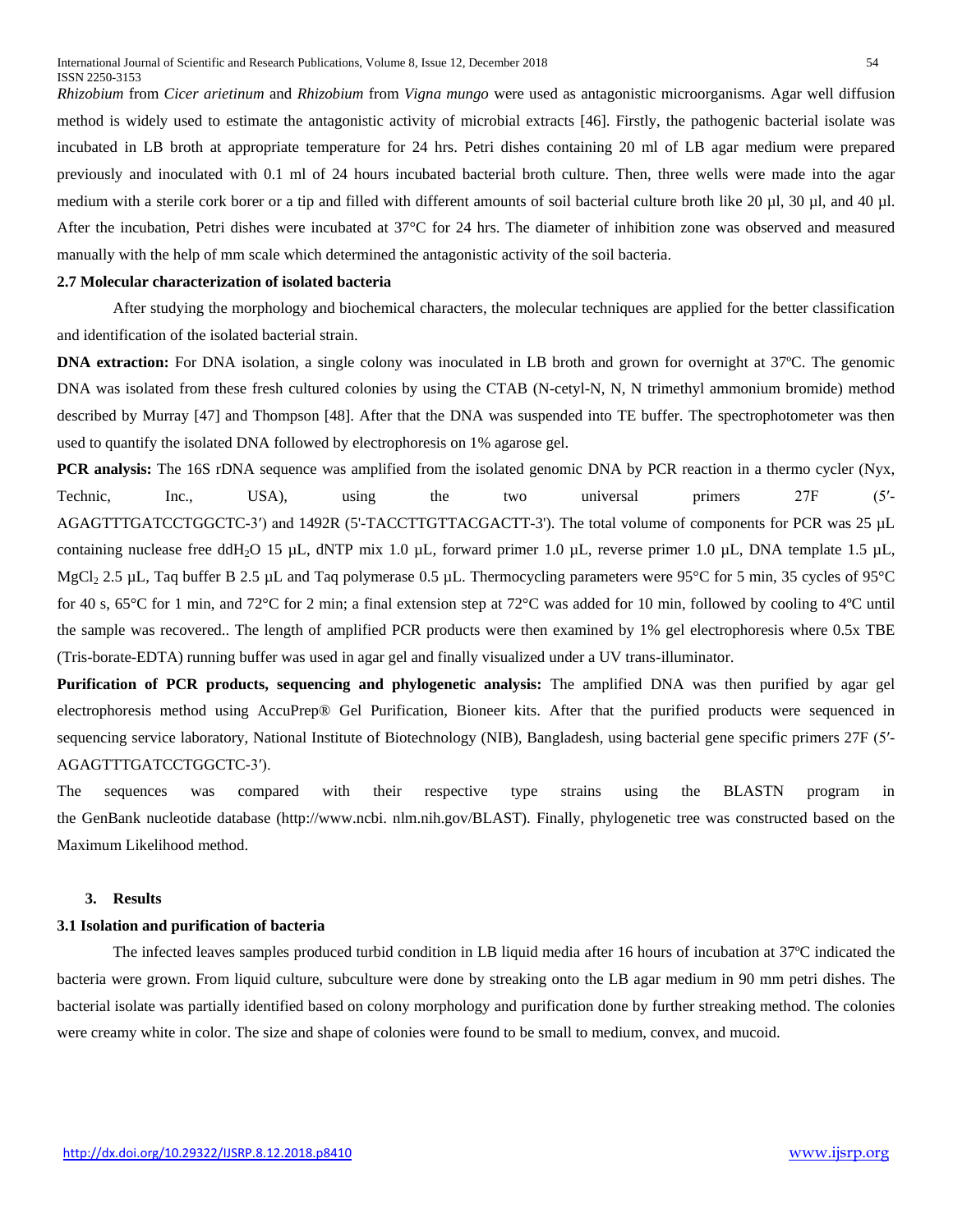International Journal of Scientific and Research Publications, Volume 8, Issue 12, December 2018 55 ISSN 2250-3153



Figure 1: Showing the plant sample, isolation of causal organism and gram staining (A) angular leaf spot disease of bitter gourd, (B) Isolated bacterial pure colonies and (C) Gram negative bacteria

#### **3.2 Morphological and biochemical characterization of isolated bacteria**

In gram staining test, the isolate bacterial strain was rod shaped and pinkish in color when stained with counter-stained by the safranin that was the indication for gram negative bacterium (Figure: 1 C). In SIM-medium (Sulphide-Indole-Motility medium) test, the isolated bacteria did not produce any red or pink color band on the top of tube containing SIM medium after adding Kovac's reagent and no black precipitation formed as no H2S was produced. Finally, the isolated bacterial strain showed motility in the medium after 48 hours of incubation. As a part of the biochemical test for the identification of bacteria, citrate test was performed based on the citrate metabolism ability of the strain. The isolated bacteria showed positive result in Simmon's citrate agar, because the colour of medium changed from green to royal blue, which indicated the isolated bacteria were capable to utilize citrate. Kligler iron agar is a complex medium that contains a large amount of lactose and a very small amount of glucose; a pH indicator (yellow in acid and red in base); and iron, which is precipitated as a black sulfide if H<sub>2</sub>S is produced. In the study, no H<sub>2</sub>S was produced, but the resulting yellow colour showed that the isolated pathogen was lactose and glucose fermenting bacteria. In tween 80 hydrolysis test, the inoculating medium showed crystal precipitation by hydrolyzing tween 80. Esterase hydrolyzed the tween and subsequent precipitation with the calcium chloride appeared as a turbid zone around the bacterial colonies. Change in the colour of TSI medium pointed out towards the positive result where yellow colour of both slant and butt indicated the isolated bacteria were glucose and lactose fermented microorganism. It produced a large amount of acid which turned the phenol red indicator into yellow colour in both butt and slant, but no H<sub>2</sub>S was formed in the medium. The bacterial isolate was incubated into the urease media at 37<sup>°</sup>C and the result was observed after 48 hours of incubation. The agar slant remained yellow and the isolated bacteria did not hydrolyze urea. So, urease test was negative for the isolated bacteria. In MacConkey agar test, the isolated bacteria were grown on MacConkey agar medium which indicated that they were gram-negative enteric bacteria. It also showed that it was capable of fermenting lactose producing pink color around the colony. In potassium hydroxide (KOH) test, the bacterial smear became a viscous, stringy, sticky mess within 15 seconds when picked up with a loop that confirmed positive result. In mannitol salt agar test, the bacteria fermented mannitol and resulting acidic byproduct responsible for the phenol red in the agar to turn yellow. The catalase test was performed to identify organisms that produce the enzyme- catalase. This enzyme detoxifies hydrogen peroxide by breaking it down into water and oxygen gas. After inoculating the bacteria with hydrogen peroxide on the clean slide, the bubbles resulting from production of oxygen gas clearly indicated that the strain produced positive result for catalase production.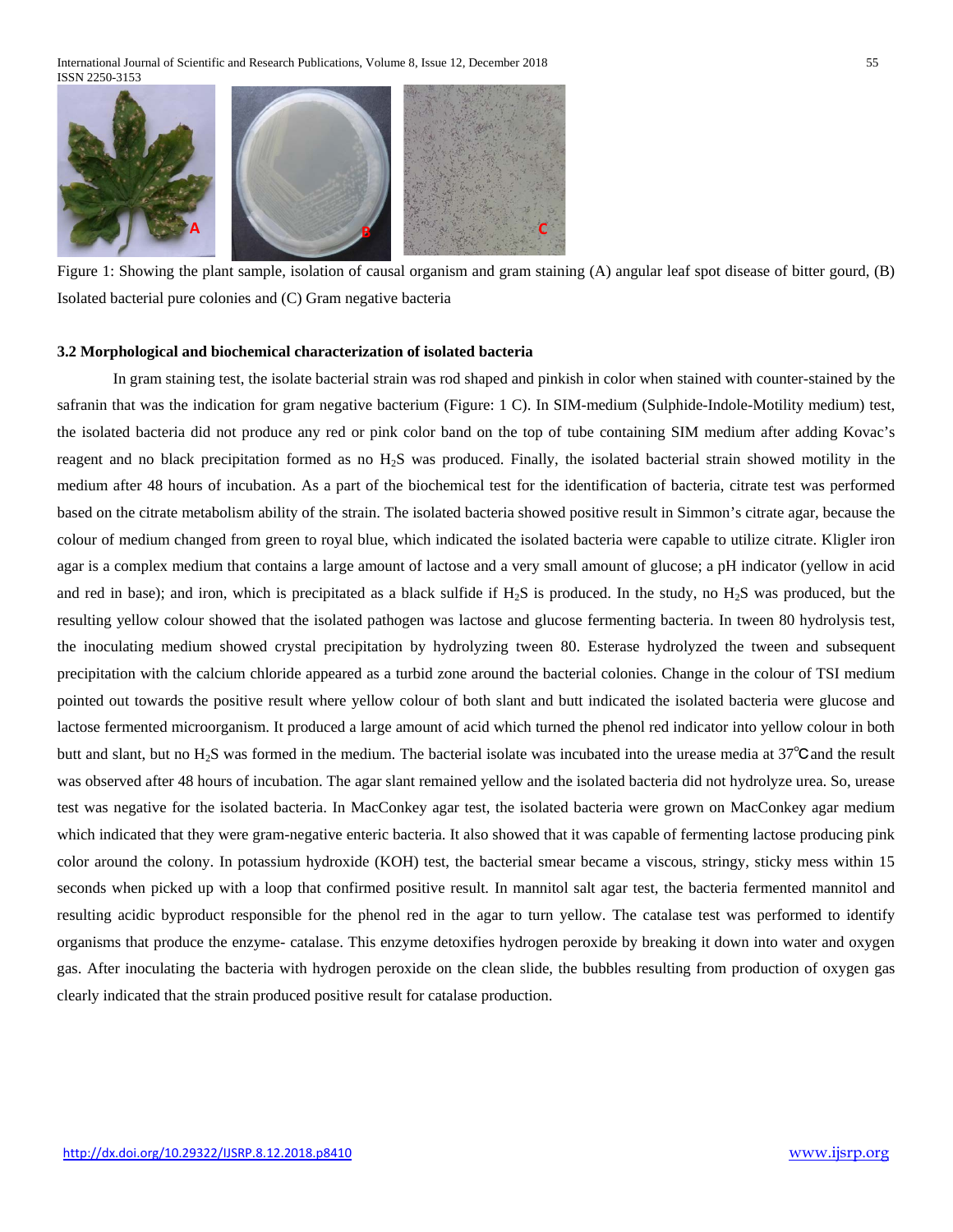International Journal of Scientific and Research Publications, Volume 8, Issue 12, December 2018 56 ISSN 2250-3153



biochemical characterization of isolated bacterial strain; (A) SIM medium test, (B) Simmon's citrate test, (C) Kligler Iron agar, (D) Tween 80 test, (E) Triple sugar iron test, (F) Urease test, (G) MacConkey agar test, (H) KOH solubility test, (I) Mannitol salt agar test and (J) Catalase test.

| Name of the test         | <b>Response</b> | <b>Appearance</b>                                | <b>Remarks</b>                                                                           |
|--------------------------|-----------------|--------------------------------------------------|------------------------------------------------------------------------------------------|
| Gram straining           | $-(ve)$         | Small, rod shaped, pink<br>color colony          | Pink color confirmed it was<br>gram<br>negative bacteria                                 |
| SIM-medium test          | $+(ve), -(ve)$  | Motile, no $H_2S$ and indole<br>production       | The bacteria was motile and did not<br>produce any indole and $H_2S$                     |
| Simmon's citrate test    | $+(ve)$         | blue<br>color<br>Royal<br>was<br>produced        | Isolated bacteria was capable to utilize.<br>citrate                                     |
| Kligler iron agar test   | $+(ve)$         | Color changed from red to<br>yellow              | Acid was produced in test tube                                                           |
| Tween 80 test            | $+(ve)$         | Turbid<br>around<br>the<br>zone<br>colonies      | The bacterial isolate was capable to<br>hydrolyze tween 80                               |
| Triple sugar iron test   | $+(ve)$         | Yellow slants and butt                           | Isolated bacteria fermented glucose<br>and lactose, but no gas and $H_2S$ were<br>formed |
| Urease test              | $-(ve)$         | Slant was yellow                                 | It did not hydrolyze urea to ammonia                                                     |
| MacConkey agar test      | $+(ve)$         | Pink colour<br>around<br>the<br>colony           | Capable to ferment lactose                                                               |
| Potassium hydroxide test | $+(ve)$         | like<br>thread<br><b>Viscous</b><br>and<br>slime | Isolated bacteria was gram negative                                                      |
| Mannitol salt agar test  | $+(ve)$         | Yellow colour around the<br>colony               | Mannitol was utilized                                                                    |
| Catalase test            | $+(ve)$         | Presence of oxygen bubbles                       | Isolated<br>bacteria produced catalase<br>enzyme                                         |

| Table 1: Biochemical tests of isolated bacteria in different media |  |
|--------------------------------------------------------------------|--|
|--------------------------------------------------------------------|--|

# **3.3 Molecular characterization of isolated bacteria**

Genomic DNA revealed sharp high molecular weight bands of DNA (Figure 3A). The sequence of 16S rDNA region of the bacterial strain was then amplified using universal bacterial specific primers 27F and 1492R through PCR. 16S rDNA amplified length was around 1400bp (Figure 3B). The data analysis revealed that the 16S of rDNA sequence of isolated bacterial strain showed 86% similarity with the original sequence of *Pseudomonas syringae*.

# **3.4 Phylogenic analysis**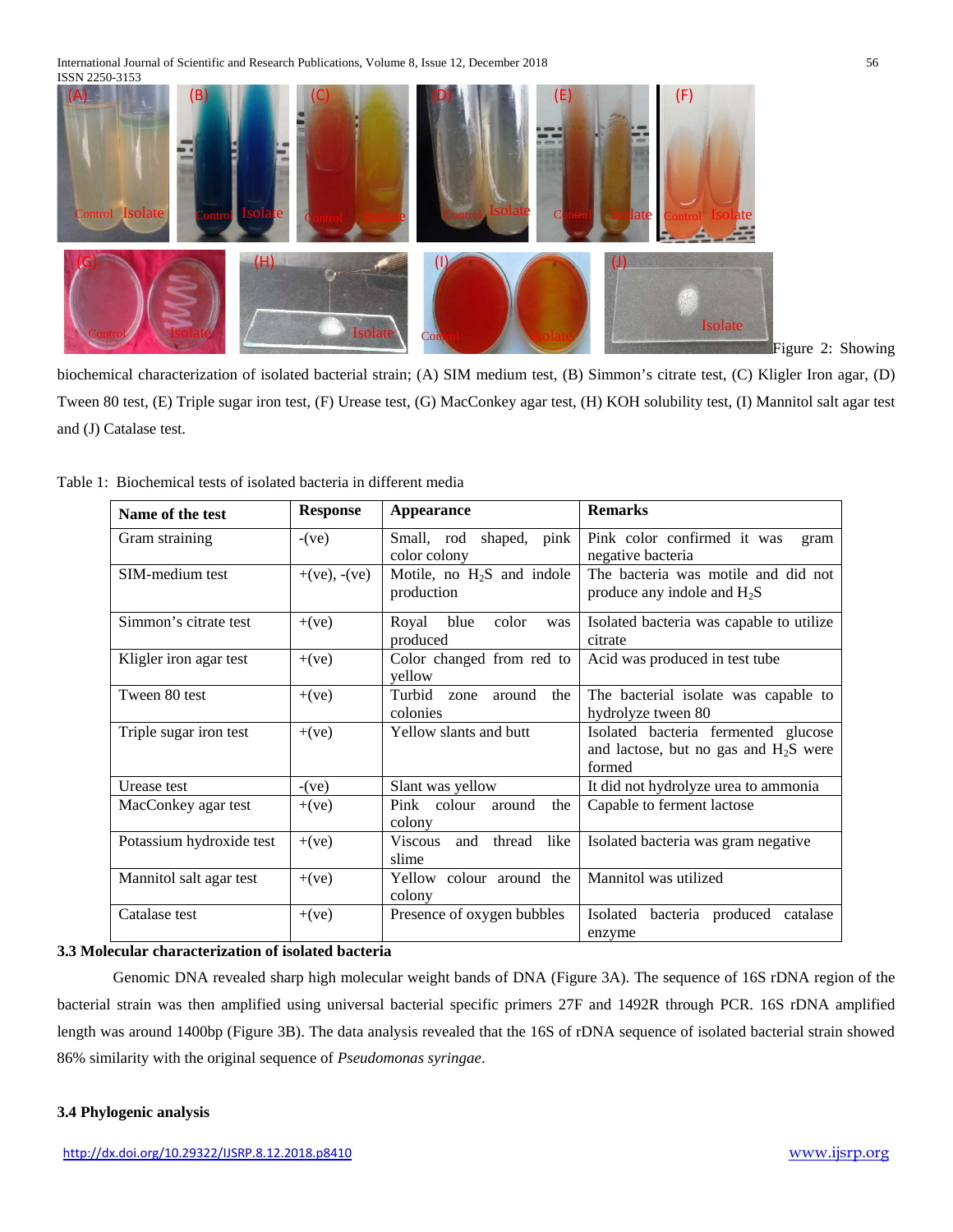The 16S rDNA sequences of related bacterial strains were downloaded in FASTA format from GenBank. After that the downloaded data were aligned to construct phylogenetic tree (Figure 3c).





Figure 3: PCR amplification and phylogenetic tree, A) bacterial genomic DNA B) PCR product using agarose gel electrophoresis and C) Phylogenetic tree of isolated bacteria

# **3.5 Antibiotic susceptibility testing**

The result showed that the pathogenic isolate was susceptible to cefixime, gentamycin 30 and intermediate resistant to nalidixic acid, cefotaxime, gentamicin 10, streptomycin, but resistant to amoxycilin, ampicillin, azithromycin, clarithromycin, doxycycline, erythromycin, kanamycin, neomycin, penicillin, rifampicin, tetracyclin and vancomycin.



Figure 4: Antibiotic susceptibility testing against bacterial isolate

| Table 2: Antibiotic susceptibility test of isolated bacteria |  |
|--------------------------------------------------------------|--|
|--------------------------------------------------------------|--|

| Name of antibiotic | <b>Disc</b>    | potency Zone of inhibition (mm) | <b>Response</b> |
|--------------------|----------------|---------------------------------|-----------------|
|                    | $(\mu$ g/disc) |                                 |                 |
| Amoxycillin        | $10\mu$ g      | $6 \pm 0.0$                     | Resistant       |
| Ampicillin         | $10 \mu$ g     | $6 \pm 0.0$                     | Resistant       |
| Azithromycin       | $15 \mu g$     | $6+0.0$                         | Resistant       |
| Cefixime           | 5 µg           | $17+0.5$                        | Susceptible     |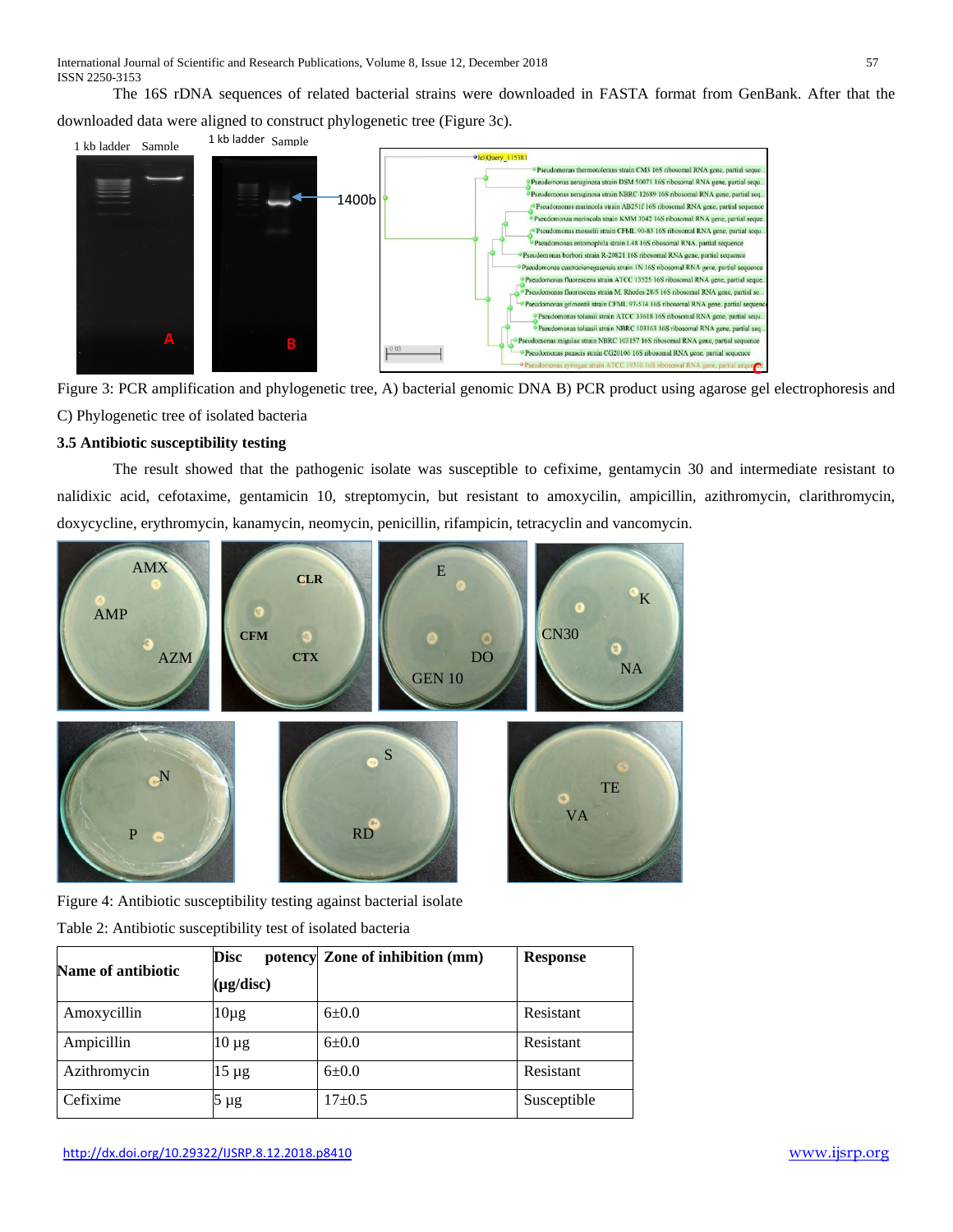International Journal of Scientific and Research Publications, Volume 8, Issue 12, December 2018 58

| ISSN 2250-3153 |            |              |              |
|----------------|------------|--------------|--------------|
| Cefotaxime     | $30 \mu g$ | $13+0.4$     | Intermediate |
| Clarithromycin | $15 \mu g$ | $6 \pm 0.0$  | Resistant    |
| Doxycycline    | 30 µg      | $8+0.2$      | Resistant    |
| Erythromycin   | $15 \mu g$ | $6 + 0.0$    | Resistant    |
| Gentamycin     | $10 \mu g$ | $13 \pm 0.3$ | Intermediate |
|                | 30 µg      | $15+0.4$     | Susceptible  |
| Kanamycin      | 30 µg      | $8+0.2$      | Resistant    |
| Nalidixic acid | $30 \mu g$ | $14+0.6$     | Intermediate |
| Neomycin       | 30 µg      | $8 + 0.3$    | Resistant    |
| Penicillin     | $10 \mu g$ | $6 \pm 0.0$  | Resistant    |
| Rifampicin     | $5 \mu g$  | $6 \pm 0.0$  | Resistant    |
| Streptomycin   | $10 \mu g$ | $12\pm0.3$   | Intermediate |
| Tetracyclin    | 30 µg      | $8 + 0.2$    | Resistant    |
| Vancomycin     | 30 µg      | $6 + 0.0$    | Resistant    |
|                |            |              |              |

## **3.6 Screening for the antimicrobial potential of the plant extracts**

The highest antimicrobial activity was found  $10\pm0.5$ mm diameter of inhibition zone at 30 µl/disc concentration by methanolic extract of *Azadirachta indica* and *Allium sativum* respectively, against the isolated bacteria. Besides that *Moringa oleifera* and *Coccinia grandis* showed 8±0.4mm and 8±0.3mm diameter zone of inhibition at the concentration of 100µl/disc. On the other hand, *Cassia alata*, *Hibiscus rosa-sinensis*, *Ficus racemosa* and *Psidium guajava* showed no anti-bacterial activity against the isolated bacterial strain (Table not given).

# **3.7 Screening of antagonistic activity of soil bacteria**

In antagonistic activity of soil bacteria, the *Rhizobium* from *Vigna mungo* showed 8.0±0.2mm zone of inhibition at 40µl/well concentration but others did not show any remarkable activity.



Figure 5: Showing the soil bacteria and antagonistic activity A) *Pseudomonas*, B) *Rhizobium* from *Cicer arietinum,* C) *Rhizobium* from *Vigna mungo,* D) *Brevibacillus,* E) co-culture of *Rhizobium* from *Vigna mungo* against isolated bacteria

# **4. Discussion**

Bitter gourd, *Momordica charantia* L. is one of the most popular vegetable of Cucurbitaceae family in the tropical and subtropical countries [49, 50]. Bitter gourd is commonly attacked by a number of diseases that are of national importance and cause important economic losses in this vegetable [51, 52]. Angular leaf spot of bitter gourd is a world widely distributed disease generally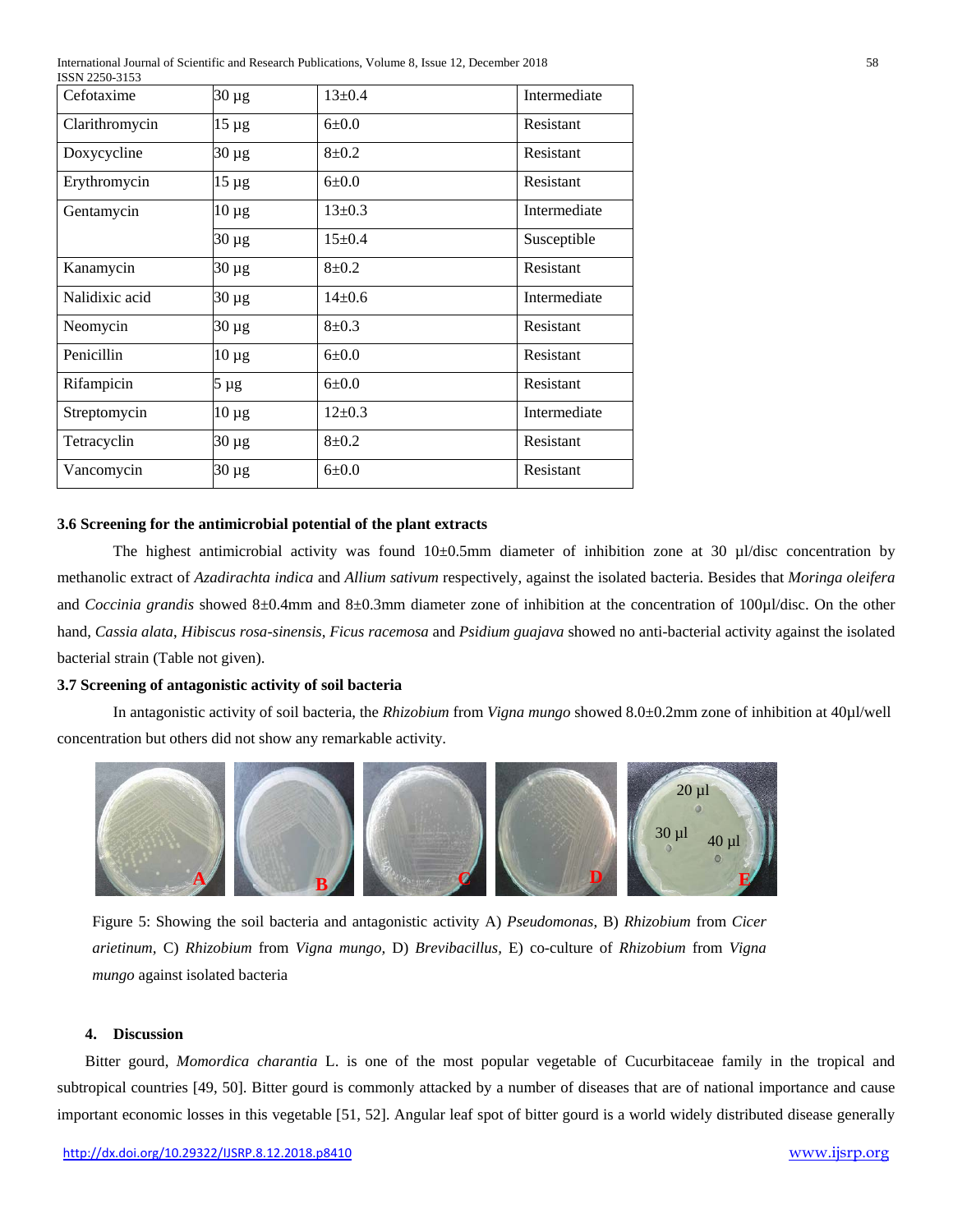considered to be caused by *Pseudomonas syringae* [53, 54] responsible for 80 to 100% disease incidence in previous epidemics [55] causing severe damage to the yield of bitter gourd [56]. The symptoms of angular leaf spot include small, round to irregular, watersoaked lesions which may or may not have a halo. The foliar lesions of disease infected plant became angular as they grow, and tan to brown in color in matured stage. These symptoms were similar described by Zitter *et al*., [61].

The bacteria isolated from the disease infected leaves showed similar characteristics of the genus *Pseudomonas* and confirm the characteristics for the inclusion in the group of *Pseudomonas* bacteria [58]. The phenotypic description of the isolated bacteria is the same as genus *Pseudomonas.* The bacterial Colonies found from the angular leaf spot of bitter gourd plant were creamy white, small to medium, convex, and mucoid on LB agar medium. Aksoy, [59] reported that the *Pseudomonas spp.* isolates were able to produce round or circular domed shaped colonies that supports our findings. In our investigation, the isolated bacteria was rod-shaped and showed negative result in Gram staining test which in line with the study of Shila *et al*., [60] and Scortichini *et al*., [61]. The concerned bacterial strain didn't produce any indole or H2S, but showed motility in the SIM medium which was also reported by Hirano and Upper [62].

According to Brown *et al.,* [63], utilization of citrate changes the Simmon's citrate agar medium from green to royal blue, which indicated the isolated bacteria was positive for the test. Our bacteria showed similar result that confirmed the isolated bacteria was capable to use citrate. Kligler iron agar recommended by ISO committee for identification of *Pseudomonas* species [64] showing positive result enabled the differentiation of species of the enteric bacteria. In tween 80 hydrolysis test, the inoculating medium produced crystal precipitation by bacterial isolate through hydrolyzing tween 80 [65]. In TSI agar medium, the isolated bacteria fermented the carbohydrates and its byproduct changed the colour of medium [66, 67]. The colour of medium used for the urease test was not changed after 48h of bacterial inoculation which indicated negative result that was similar with the findings of Bailey and Scott, [68]. In MacConkey agar test, the bacteria were grown indicated that they were gram-negative enteric bacteria. In case of the KOH solubility test, the bacterial colonies produced thread-like mass when mixed with 3% KOH solution [69]. The isolate was capable to utilize mannitol which was similar with the previous study [70]. The isolate was able to produce catalase enzyme in catalase test whereas the study of Carpena *et al*., [71] proved our finding.

Bactericidal antibiotics induced bacterial cell death by inhibiting synthesis of bacterial cell wall, DNA or RNA, proteins, competitive inhibition of folic acid or act as membrane disorganizing agents [72, 73]. The antibiotic susceptibility assay was examined where the result showed that the pathogenic isolate was highly susceptible to cefixime and gentamycin 30. Akinbowale *et al*., [74] also observed *Pseudomonas spp.* were sensitive to gentamycin. Our finding was also supported by Hossain *et al*., [75] where cefixime inhibited the bacterial growth to a great extent [76].

The pathogen was resistant to some antibiotic such as doxycycline, tetracyclin, vancomycin etc. The findings of the present study have been supported by Basak *et al*., [77], Akter [78] and Chowdhury [79]. *Pseudomonas syringae* showed resistance against doxycycline in their investigations. Tetracycline also didn't have negative effect on the growth of the pathogenic bacteria [80]. The antimicrobial activity exhibited by various plant extracts against harmful bacteria has been demonstrated by several researchers [81-84]. Recently, there have been many reports stated that some plant extracts and safe chemicals become a necessary to control many diseases of vegetable plants [85-88]. In the antibacterial assay, *Azadirachta indica* (neem) and *Allium sativum* (garlic) revealed the highest zone of inhibition against the pathogen among all plant extract used. According to Nahak and Sahu [89], neem extract showed significantly better performance over control of *Pseudomonas syringae* by 41.93%. The study of Guo *et al*., [90] also showed the antibacterial effect of garlic against *Pseudomonas syringae* which supported our findings.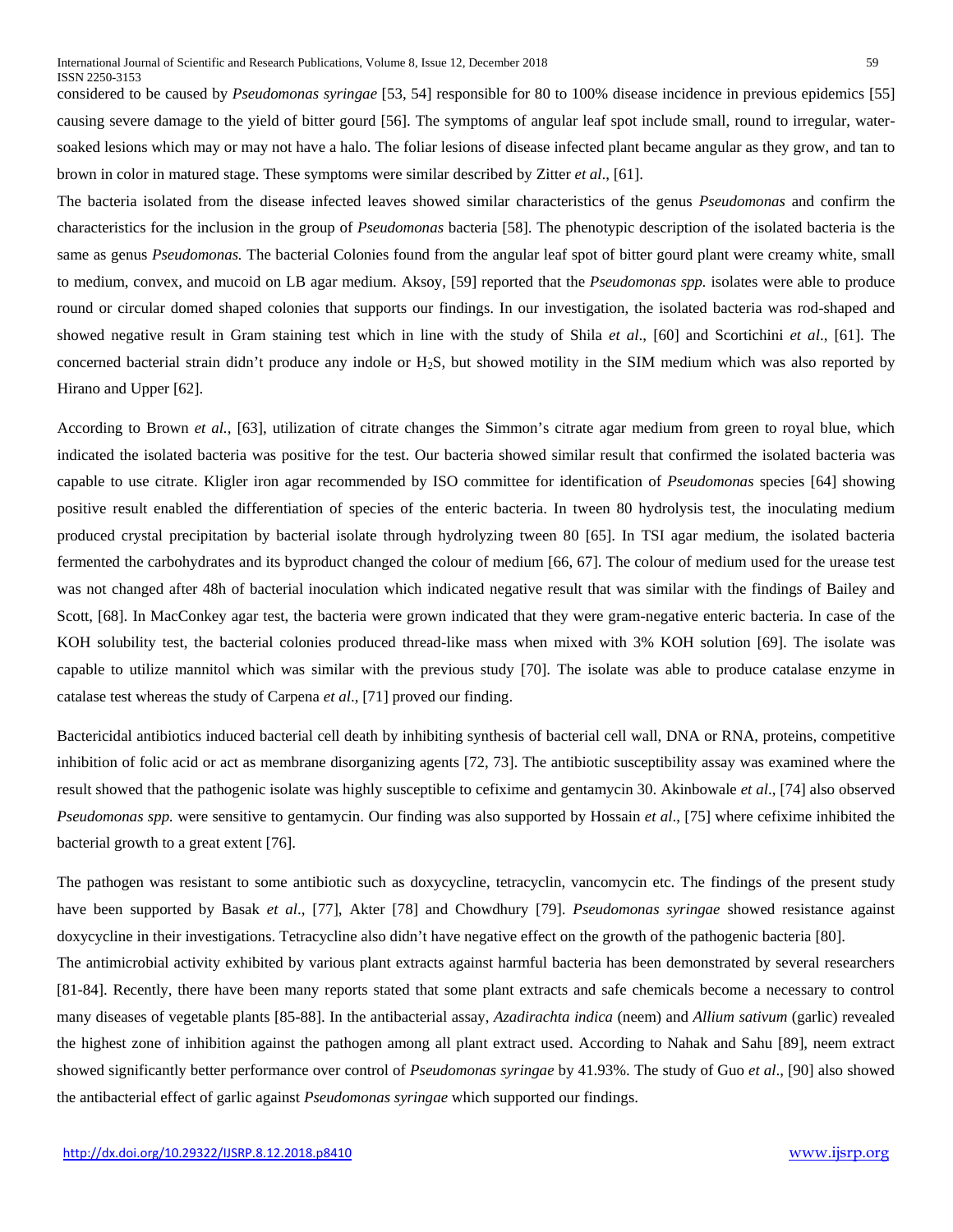Antagonistic bacteria play an important role in the suppression of plant diseases, and can be used as biological control agents [91, 92]. In the study, the antagonistic activity of *Rhizobium* from *Vigna mungo* were evaluated as highest antibacterial effects, 8.0±0.2mm zone of inhibition at 40µl/well concentration. Various strains of *Rhizobium spp.* and *Trichoderma spp.* have been described as effective biological control agents antagonistic to many plant pathogens [93, 94]. Various traits expressed synchronously, or in a controlled sequence, are considered responsible for the action of *Rhizobium* strains as biological control agents [95, 96]. Sequencing of 16S rDNA is a molecular technique for characterization of bacteria and the tool involved is to analyze the phylogenetic relationship of an organism**.** The nucleotide BLAST search in GenBank using 1389bp of 18S rDNA sequence revealed that the isolated bacteria showed 86% similarity with the original sequences of *Pseudomonas syringae,* as previously observed from partial 16S rDNA sequencing. The phylogenetic tree generated from GenBank proved that this organism genetically related with other organisms.

## **5. Conclusion**

The disease, angular leaf spot is one of the most prevalent disease in bitter gourd responsible for huge economic loss of the farmers. The devastating bacterial disease of bitter gourd caused by *Pseudomonas syringae* is a Gram-negative, rod shaped motile bacteria. The present study involved isolation, biochemical and molecular characterization of the pathogen followed by assessment of some eco-friendly control measurement through antibiotics, plant extracts and soil bacteria. The antibiotic, especially cefixime, and the medicinal plant extract, neem had benign effect against the bacteria in the study. Besides that *Rhizobium* from *Vigna mungo* also showed prominent inhibitory effects on the phyto-pathogen in the antagonistic test. These biological prevention will ultimately favour safer management of the detrimental bacterial disease.

#### **Acknowledgements**

The authors are grateful to the Dean, Faculty of Life and Earth Science, University of Rajshahi, Bangladesh for providing financial support during the research works.

## **Author contributions**

MEKC, MAI, BS and MFH designed the experiments, developed the methodology and prepared the manuscript. MEKH, MSA, BS and MFH collected the data and carried out analysis. MSA, MAI and BS assisted with manuscript preparation.

# **Author statement**

All authors read, reviewed, agreed and approved the final manuscript.

# **Conflict of interest**

The authors declare that there is no conflict of interests regarding the publication of this paper.

#### **6. Reference**

[1]. Anjum, F., Shahid, M., Bukhari, S. A., Anwar, S., & Latif, S. (2013). Study of quality characteristics and efficacy of extraction solvent/technique on the antioxidant activity of bitter gourd seed. *J Food Process Technol*, *4*(2).

[2]. Miniraj, N., Prasanna, K. P., & Peter, K. V. (1993). Bitter gourd *Momordica spp. Kalloo G, Bergh BO (edns) Genetic improvement of vegetable plants. Pergamon Press, Oxford*.

[3]. Desai, UT., and A.M. Musmade. (1998). Pumpkins, squashes and gourds. pp. 273-298. In:D.K. Salunkhe and S.S. Kadam (eds.), Handbook of vegetable science and technology: Production, composition, storage and processing. Marcel Dekker, New York.

[4]. Torres, W. (2004). *Momordica charantia* Linn. Chemistry and pharmacology. *American Academy of Anti-Aging Medicine*.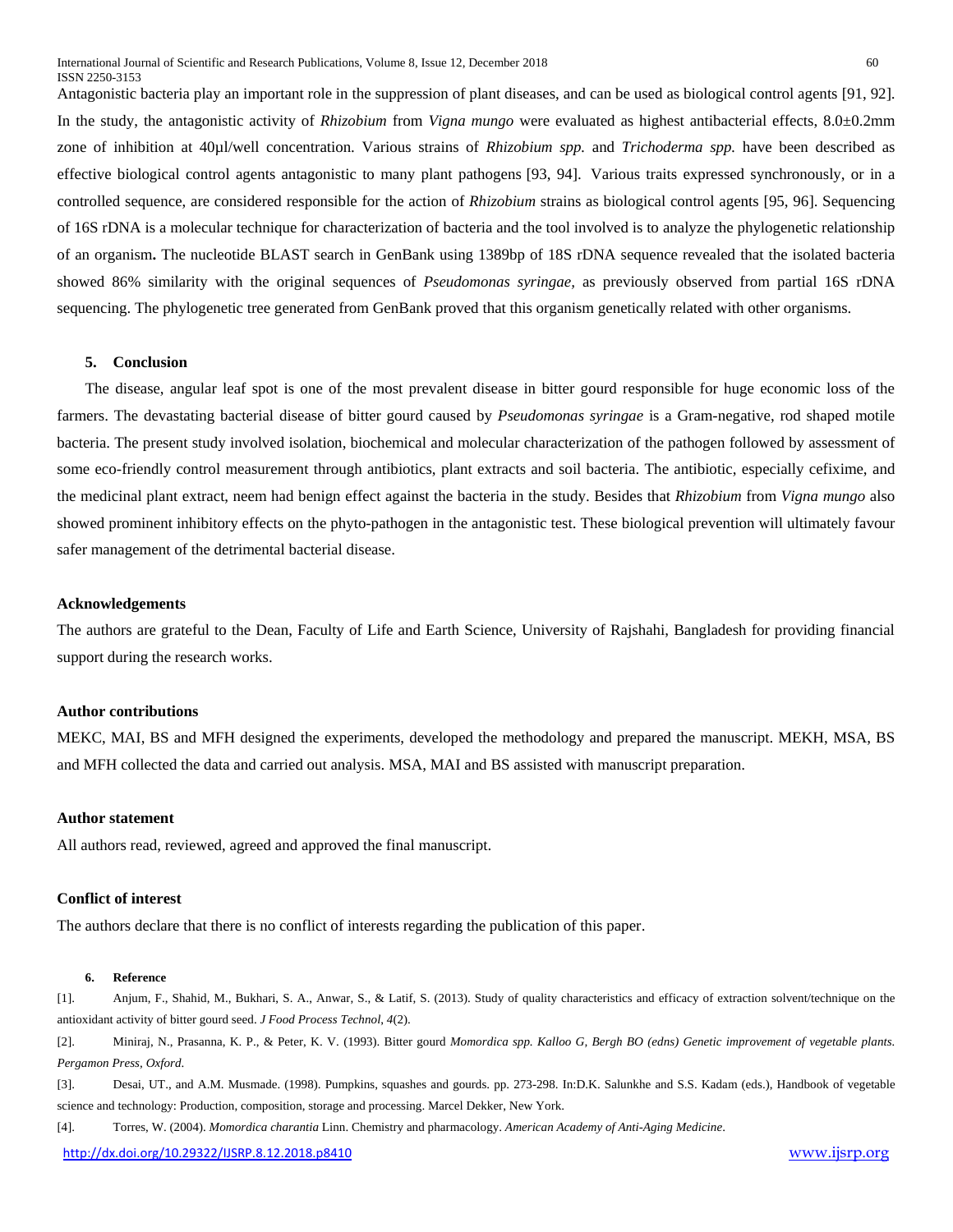International Journal of Scientific and Research Publications, Volume 8, Issue 12, December 2018 61 ISSN 2250-3153

[5]. Nadkarni KM (1993). *Indian Materia Medica*. India: Popular Prakashan.

[6]. Kumar, D. S., Sharathnath, K. V., Yogeswaran, P., Harani, A., Sudhakar, K., Sudha, P., & Banji, D. (2010). A medicinal potency of *Momordica charantia*.

[7]. Ali, M. A., Sayeed, M. A., Reza, M. S., Yeasmin, M. S., & Khan, A. M. (2008). Characteristics of seed oils and nutritional compositions of seeds from different varieties of *Momordica charantia* Linn. cultivated in Bangladesh. *Czech J Food Sci*, *26*(4), 275-83.

[8]. Teng, P. S., & Krupa, S. V. (1980). Assessment of losses which constrain production and crop improvement in agriculture and forestry. In *EC Stakman Commemorative Symposium (1980: University of Minnesota)*. Dept. of Plant Pathology, University of Minnesota.

[9]. Teng, P. S. (1987). *Crop loss assessment and pest management*. Aps Press.

[10]. Oerke, E. C., Dehne, H. W., Schönbeck, F., & Weber, A. (2012). *Crop production and crop protection: estimated losses in major food and cash crops*. Elsevier.

[11]. Oerke, E. C. (2006). Crop losses to pests. *The Journal of Agricultural Science*, *144*(1), 31-43.

[12]. Smith, E. F., & Bryan, M. K. (1915). Angular leaf spot of cucumbers. *Journal of Agricultural Research.*, *5*, 465-476.

[13]. Bhat, N. A., Masoodi, S. D., Mushtaq, A., & Zargar, M. Y. (2007). Occurrence and severity of angular leaf spot of cucumber in Kashmir. *Annals of Plant Protection Sciences*, *15*(2), 410-413.

[14]. Ozaktan, H., & Bora, T. (1994). Antagonistik bakterilerin hıyar köşeli leke (*Pseudomonas syringae* pv. *lachrymans*) hastalığının biyolojik savaşımında kullanılma olanakları üzerinde araştırmalar. In: Türkiye 3. Biyolojik Mücadele Kongresi, İzmir, pp 221–229.

[15]. Cotter, J. L., Fader, R. C., Lilley, C., & Herndon, D. N. (1985). Chemical parameters, antimicrobial activities, and tissue toxicity of 0.1 and 0.5% sodium hypochlorite solutions. *Antimicrobial agents and chemotherapy*, *28*(1), 118-122.

[16]. Bergey, DH; Holt, JG & Noel, RK, (1994). Bergey's Manual of Systematic Bacteriology. Vol.1, 9th Eds (Baltimore, MD: Williams & Wilkins).

[17]. Baron, E. J., Miller, J. M., Weinstein, M. P., Richter, S. S., Gilligan, P. H., Thomson Jr, R. B. & Robinson-Dunn, B. (2013). A guide to utilization of the microbiology laboratory for diagnosis of infectious diseases: 2013 recommendations by the Infectious Diseases Society of America (IDSA) and the American Society for Microbiology (ASM) a. *Clinical infectious diseases*, *57*(4), e22-e121.

[18]. Woods, G. L., & Walker, D. H. (1996). Detection of infection or infectious agents by use of cytologic and histologic stains. *Clinical microbiology reviews*, *9*(3), 382-404.

[19]. Madigan, M.T.; Martinko J & Parker J*. (*2004). Brock Biology of Microorganisms (10th ed.). Lippincott Williams & Wilkins.

[20]. MacFaddin, J. F. (1985). Media for Isolation-Identification-Cultivation-Maintenance of Medical Bacteria. *Vol. I Williams and Wilkins, Baltimore*.

[21]. Ewing, W. H. (1986). *Edwards and Ewing's identification of Enterobacteriaceae*. Elsevier Science Publishing Co. Inc.

[22]. Sulkin, S. E., & Willett, J. C. (1940). A triple sugar-ferrous sulfate medium for use in identification of enteric organisms. *Translational Research*, *25*(6), 649-653.

[23]. Sosa, H. (1943). Dr. Carlos G. Malbran'. *Rev. Inst. Bad*, *11*, 286.

[24]. Tittsler, R. P., & Sandholzer, L. A. (1936). The use of semi-solid agar for the detection of bacterial motility. *Journal of bacteriology*, *31*(6), 575.

[25]. [Difcol](https://web.archive.org/web/20160304001600/https:/www.bd.com/ds/technicalCenter/misc/difcobblmanual_2nded_lowres.pdf) (2009). (PDF) (2nd ed.). Sparks, Maryland: Difco Laboratories, Becton Dickinson and Company. p. 508.

[26]. Koser, S. A. (1923). Utilization of the salts of organic acids by the colon-aerogenes group. *Journal of bacteriology*, *8*(5), 493.

[27]. Simmons, J. S. (1926). A culture medium for differentiating organisms of typhoid-colon aerogenes groups and for isolation of certain fungi. *The Journal of Infectious Diseases*, 209-214.

[28]. MacFaddin, J. F. (1985). Media for Isolation-Identification-Cultivation-Maintenance of Medical Bacteria. *Vol. I Williams and Wilkins, Baltimore*.

[29]. Koser, S. A. (1923). Utilization of the salts of organic acids by the colon-aerogenes group. *Journal of bacteriology*, *8*(5), 493.

[30]. Kligler, I. J. (1917). American Journal of Public Health, 7:1041.

[31]. Russell, F. F. (1911). The isolation of typhoid bacilli from urine and feces with the description of a new double sugar tube medium. *The Journal of medical research*, *25*(1), 217.

[32]. Sierra, G. (1957). A simple method for the detection of lipolytic activity of micro-organisms and some observations on the influence of the contact between cells and fatty substrates. *Antonie van Leeuwenhoek*, *23*(1), 15-22.

[33]. Halebian, S., Harris, B., Finegold, S. M., & Rolfe, R. D. (1981). Rapid method that aids in distinguishing Gram-positive from Gram-negative anaerobic bacteria. *Journal of clinical microbiology*, *13*(3), 444-448.

[34]. Bachoon, Dave S., Dustman, & Wendy A. (2008). "Exercise 8: Selective and Differential Media for Isolation". In Michael Stranz. Microbiology Laboratory Manual. Mason, OH: Cengage Learning

[35]. Loewen, P. C., Switala, J., & Triggs-Raine, B. L. (1985). Catalases HPI and HPII in *Escherichia coli* are induced independently. *Archives of Biochemistry and Biophysics*, *243*(1), 144-149.

[36]. Rahman, S. S., Siddique, R., & Tabassum, N. (2017). Isolation and identification of halotolerant soil bacteria from coastal Patenga area. *BMC research notes*, *10*(1), 531.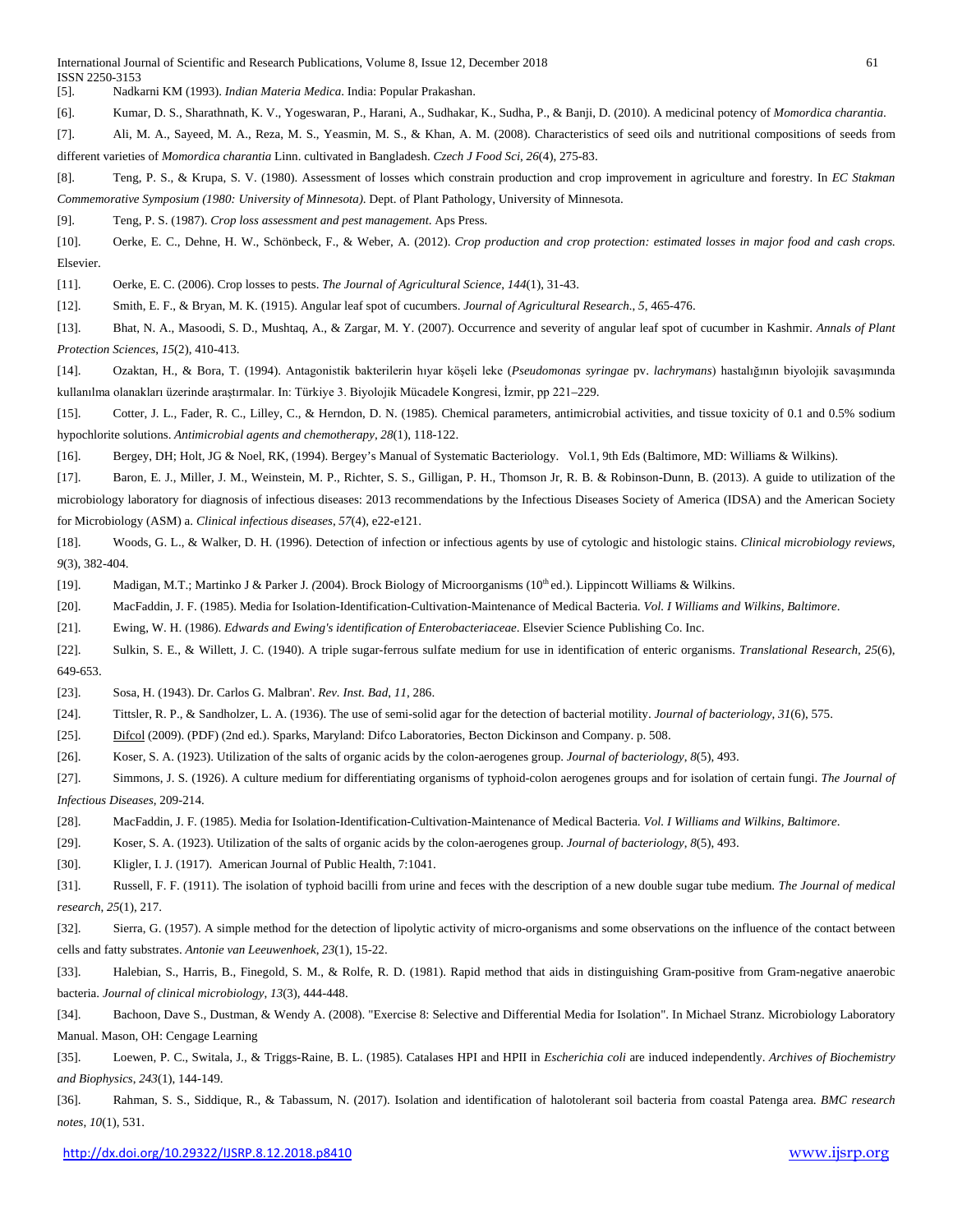International Journal of Scientific and Research Publications, Volume 8, Issue 12, December 2018 62 ISSN 2250-3153

[37]. Reller, L. B., Weinstein, M., Jorgensen, J. H., & Ferraro, M. J. (2009). Antimicrobial susceptibility testing: a review of general principles and contemporary practices. *Clinical infectious diseases*, *49*(11), 1749-1755.

[38]. Jorgensen, J. H., & Turnidge, J. D. (2015). Susceptibility test methods: dilution and disk diffusion methods. In *Manual of Clinical Microbiology, Eleventh Edition* (pp. 1253-1273). American Society of Microbiology.

[39]. Duffy, C. F., & Power, R. F. (2001). Antioxidant and antimicrobial properties of some Chinese plant extracts. *International journal of antimicrobial agents*, *17*(6), 527-529.

[40]. Berahou, A., Auhmani, A., Fdil, N., Benharref, A., Jana, M., & Gadhi, C.A., (2007). Antibacterial activity of *Quercus ilex* bark's extracts. J. Ethnopharmacol. 112, 426–429.

[41]. Harborne, J. B. (1973). The terpenoids. In *Phytochemical Methods* (pp. 89-131). Springer, Dordrecht.

[42]. Gulluce, M., Sahin, F., Sokmen, M., Ozer, H., Daferera, D., Sokmen, A & Ozkan, H. (2007). Antimicrobial and antioxidant properties of the essential oils and methanol extract from *Mentha longifolia* L. ssp. longifolia. *Food chemistry*, *103*(4), 1449-1456.

[43]. Gupte, M., Kulkarni, P., & Ganguli, B. (2002). Antifungal antibiotics. *Applied microbiology and biotechnology*, *58*(1), 46-57.

[44]. Dancer, S. J. (2004). How antibiotics can make us sick: the less obvious adverse effects of antimicrobial chemotherapy. *The Lancet infectious diseases*, *4*(10), 611-619.

[45]. Valgas, C., Souza, S. M. D., Smânia, E. F., & Smânia Jr, A. (2007). Screening methods to determine antibacterial activity of natural products. *Brazilian journal of microbiology*, *38*(2), 369-380.

[46]. Valgas, C., Souza, S. M. D., Smânia, E. F., & Smânia Jr, A. (2007). Screening methods to determine antibacterial activity of natural products. *Brazilian journal of microbiology*, *38*(2), 369-380.

[47]. Human Microbiome Jumpstart Reference Strains Consortium. (2010). A catalog of reference genomes from the human microbiome. *Science*, *328*(5981), 994-999.

[48]. Thompson, J. D., Gibson, T. J., Plewniak, F., Jeanmougin, F., & Higgins, D. G. (1997). The CLUSTAL\_X windows interface: flexible strategies for multiple sequence alignment aided by quality analysis tools. *Nucleic acids research*, *25*(24), 4876-4882.

[49]. Kumar, V., Kerketta, A., Sahu, A., Teta, A., & Khare, C. P. (2018). Management of prevalent diseases of bitter gourd (*Momordica charantia* L.). *Journal of Pharmacognosy and Phytochemistry*, 26-35.

[50]. Win, N. K. K., Kim, Y. H., & Jung, H. Y. (2014). Bitter gourd little leaf disease associated to 'Candidatus Phytoplasma asteris'. *Tropical Plant Pathology*, *39*(1), 82-88.

[51]. Mathew, A. V., & Alice, K. J. (2002). Transmission, host range and etiology of mosaic disease of bitter gourd. *Indian Phytopathology*, *55*(2), 219-220.

[52]. Khan, F. M., Amin, M., Ullah, Z., Rehman, S., Amir, M., & Ali, I. (2014). Distribution of Alternaria Leaf Spot of bitter gourd in district Peshawar and Nowshera, Khyber Pakhtunkhwa, Pakistan. *Journal of Pharmacognosy and Phytochemistry*, *3*(2).

[53]. Bradbury, J. F. (1986). *Guide to plant pathogenic bacteria*. CAB international.

[54]. Zitter, T. A., Hopkins, D. L., & Thomas, C. E. (1996). *Compendium of cucurbit diseases* (No. 635.62 C737). American Phytopathological Society, St. Paul, Minn.(EUA).

[55]. Harighi, B. (2007). Angular leaf spot of cucumber caused by *Pseudomonas syringae* pv. *lachrymans* in Kurdistan. *Plant Disease*, *91*(6), 769-769.

[56]. Ozaktan H, Bora T (1994) Antagonistik bakterilerin hıyar köşeli leke (*Pseudomonas syringae* pv. *lachrymans*) hastalığının biyolojik savaşımında kullanılma olanakları üzerinde araştırmalar. *In: Türkiye 3. Biyolojik Mücadele Kongresi, İzmir, pp 221–22[9Google Scholar](http://scholar.google.com/scholar_lookup?title=Antagonistik%20bakterilerin%20h%C4%B1yar%20k%C3%B6%C5%9Feli%20leke%20%28Pseudomonas%20syringae%20pv.%20lachrymans%29%20hastal%C4%B1%C4%9F%C4%B1n%C4%B1n%20biyolojik%20sava%C5%9F%C4%B1m%C4%B1nda%20kullan%C4%B1lma%20olanaklar%C4%B1%20%C3%BCzerinde%20ara%C5%9Ft%C4%B1rmalar&author=H.%20Ozaktan&author=T.%20Bora&pages=221-229&publication_year=1994)*

[57]. Zitter, T. A., Hopkins, D. L., & Thomas, C. E. (1996). *Compendium of cucurbit diseases* (No. 635.62 C737). American Phytopathological Society, St. Paul, Minn.(EUA).

[58]. Misaghi I, Grogan RG. Nutritional and biochemical comparison of plant pathogenic and saprophytic fluorescent pseudomonads. Phytopathology. 1969; 59:1436-1450.

[59]. Aksoy, H. M. (2006). Occurrence of *Pseudomonas syringae* pv. *lachrymans* [(Smith and Bryan) Young, Dye and Wilkie] at Bafra Province Greenhouses. *Plant Pathology Journal*, *5*(1), 80-82.

[60]. Shila, S. J., Islam, M. R., Ahmed, N. N., Dastogeer, K. M. G., & Meah, M. B. (2013). Detection of *Pseudomonas syringae* pv. *lachrymans* associated with the seeds of cucurbits. *Universal Journal of Agricultural Research*, *1*(1), 1-8.

[61]. Scortichini, M., Marcelletti, S., Ferrante, P., Petriccione, M., & Firrao, G. (2012). *Pseudomonas syringae* pv. *actinidiae*: a re‐emerging, multi‐ faceted, pandemic pathogen. *Molecular plant pathology*, *13*(7), 631-640.

[62]. Hirano, S. S., & Upper, C. D. (1990). Population biology and epidemiology of *Pseudomonas syringae*. *Annual review of phytopathology*, *28*(1), 155-177.

[63]. Brown, A. and Smith, K., 2015. Benson's Microbiological Applications, *Laboratory Manual in General Microbiology*. 13th Ed. pp. 277.

[64]. International Organization for Standardization (ISO), 1995, Draft ISO/DIS 13720.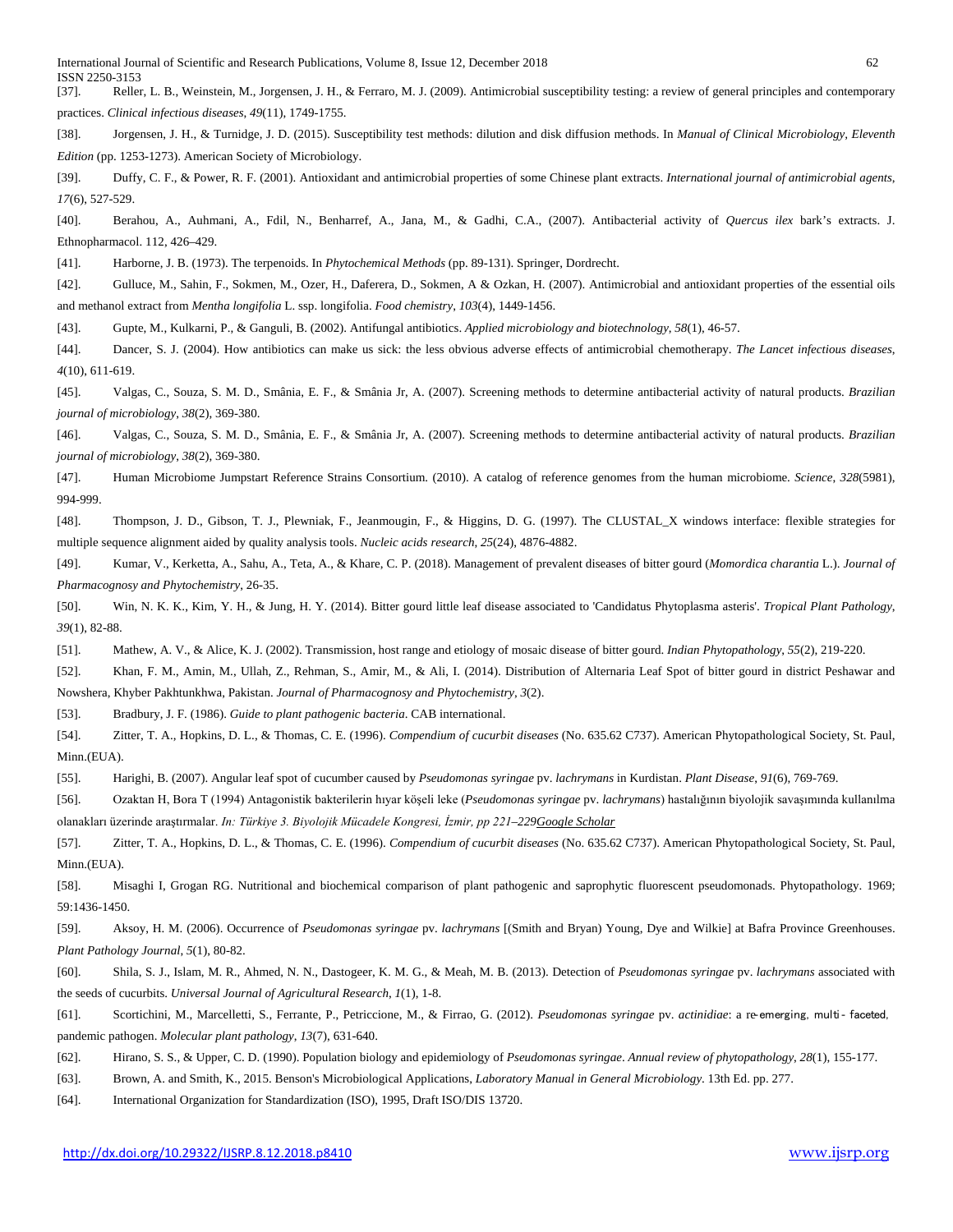International Journal of Scientific and Research Publications, Volume 8, Issue 12, December 2018 63 ISSN 2250-3153

[65]. Surinenaite, B., Bendikiene, V., Juodka, B., Bachmatova, I., & Marcinkevichiene, L. (2002). Characterization and physicochemical properties of a lipase from *Pseudomonas mendocina* 3121–1. *Biotechnology and applied biochemistry*, *36*(1), 47-55.

[66]. MacFaddin, J. F. (1985). Media for Isolation-Identification-Cultivation-Maintenance of Medical Bacteria. *Vol. I Williams and Wilkins, Baltimore*.

[67]. Forbes, B. A., Sahm, D. F., & Weissfeld, A. S. (2007). *Study guide for Bailey & Scott's diagnostic microbiology*. USA: Mosby.

[68]. Bailey, W. R., & Scott, E. G. (1966). *Diagnostic Microbiology: A Textbook for the Isolation and Identification of Pathogenic Microorganism*. CV Mosby.

[69]. Shila, S. J., Islam, M. R., Ahmed, N. N., Dastogeer, K. M. G., & Meah, M. B. (2013). Detection of *Pseudomonas syringae* pv. *lachrymans* associated with the seeds of cucurbits. *Universal Journal of Agricultural Research*, *1*(1), 1-8.

[70]. Schaad, N. W., Jones, J. B., & Chun, W. (2001). *Laboratory guide for the identification of plant pathogenic bacteria* (No. Ed. 3). American Phytopathological Society (APS Press).

[71]. Carpena, X., Perez, R., Ochoa, W. F., Verdaguer, N., Klotz, M. G., Switala, J., ... & Loewen, P. C. (2001). Crystallization and preliminary X-ray analysis of clade I catalases from *Pseudomonas syringae* and *Listeria seeligeri*. *Acta Crystallographica Section D*, *57*(8), 1184-1186.

[72]. Alanis, A. J. (2005). Resistance to antibiotics: are we in the post-antibiotic era?. *Archives of medical research*, *36*(6), 697-705.

[73]. Kohanski, M. A., Dwyer, D. J., & Collins, J. J. (2010). How antibiotics kill bacteria: from targets to networks. *Nature Reviews Microbiology*, *8*(6), 423.

[74]. Akinbowale, O. L., Peng, H., Grant, P., & Barton, M. D. (2007). Antibiotic and heavy metal resistance in motile aeromonads and pseudomonads from rainbow trout (*Oncorhynchus mykiss*) farms in Australia. *International journal of antimicrobial agents*, *30*(2), 177-182.

[75]. Hossain, I., Hossain, M. D., & Khan, M. A. H. (2012). Leaf blight of litchi and mango and their management with molecular characterization of its pathogen, BAU Res

[76]. Hoque, M. M., Ahmad, M., Khisa, S., Uddin, M. N., & Jesmine, R. (2016). Antibiotic Resistance Pattern in *Pseudomonas Aeruginosa* Isolated from Different Clinical Specimens. *Journal of Armed Forces Medical College, Bangladesh*, *11*(1), 45-49.

[77]. Basak, R. P., Hossain, I., Kashem, M. A., Mondal, M. M. A., Rafii, M. Y., & Latif, M. A. (2014). Effect of antibiotics and BAU-Biofungicide in controlling bacterial leaf blight of litchi. *Research on Crops*, *15*(2), 389-393.

[78]. Akter, H. (2011). *Management of nursery diseases of Banana and Mango* (Doctoral dissertation, MS thesis).

[79]. Chowdhury, M. S. M. (2009). *Seed and seedling diseases of some selected fruits of Bangladesh* (Doctoral dissertation, Ph. D. Thesis. Department of Plant Pathology, Bangladesh Agricultural University, Mymensingh).

[80]. Chambers HF. General Principles of antimicrobial therapy. In: Brunton LL, Lazo JS, Parker KL, editors. Goodman and Gilman's The Pharmacological Basis of Therapeutics. 11th ed. Mc-Graw Hill: Medical Publishing Division; 2006. pp. 1095–110.

[81]. Delgado, B., Palop, A., Fernández, P. S., & Periago, P. M. (2004). Combined effect of thymol and cymene to control the growth of *Bacillus cereus* vegetative cells. *European Food Research and Technology*, *218*(2), 188-193.

[82]. Alzoreky, N. S., & Nakahara, K. (2003). Antibacterial activity of extracts from some edible plants commonly consumed in Asia. *International journal of food microbiology*, *80*(3), 223-230.

[83]. Verma, V., Singh, R., Tiwari, R. K., Srivastava, N., & Verma, A. (2012). Antibacterial activity of extracts of Citrus, Allium & Punica against food borne spoilage. *Asian Journal of Plant Science and Research*, *2*(4), 503-509.

[84]. Akinpelu, D. A., Aiyegoro, O. A., Akinpelu, O. F., & Okoh, A. I. (2014). Stem bark extract and fraction of *Persea americana* (Mill.) exhibits bactericidal activities against strains of *Bacillus cereus* associated with food poisoning. *Molecules*, *20*(1), 416-429.

[85]. Alkhail, A. A. (2005). Antifungal activity of some extracts against some plant pathogenic fungi. *Pak. J. Biol. Sci*, *8*(3), 413-417.

[86]. Deepak, S. A., Oros, G., Sathyanarayana, S. G., Shetty, N. P., Shetty, H. S., & Sashikanth, S. (2005). Antisporulant activity of leaf extracts of Indian plants against *Sclerospora graminicola* causing downy mildew disease of pearl millet. *Archives of Phytopathology and Plant Protection*, *38*(1), 31-39.

[87]. Deepak, S.A., Oros, G., Sathyanarayana, S.G., Shetty, H.S. and Sashikanth, S. (2007). Antisporulant activity of watery extracts of plants against *Sclerospora graminicola* causing downy mildew disease of pearl millet. *American Journal of Agricultural and Biological Sciences*, 2 (1):36-42.

[88]. Mandal, S., Mallick, N., & Mitra, A. (2009). Salicylic acid-induced resistance to *Fusarium oxysporum* f. sp. *lycopersici* in tomato. *Plant Physiology and Biochemistry*, *47*(7), 642-649.

[89]. Nahak, G., & Sahu, R. K. (2010). Antioxidant activity in bark and roots of Neem (*Azadirachta indica*) and Mahaneem (*Melia azedarach*). *Continental Journal of Pharmaceutical Sciences*, *4*, 28-34.

[90]. Guo, J. J., Kuo, C. M., Hong, J. W., Chou, R. L., Lee, Y. H., & Chen, T. I. (2015). The effects of garlic-supplemented diets on antibacterial activities against *Photobacterium damselae* subsp. *piscicida* and *Streptococcus iniae* and on growth in Cobia, *Rachycentron canadum*. *Aquaculture*, *435*, 111-115.

[91]. Whipps, J. M. (1997). Ecological considerations involved in commercial development of biological control agents for soil-borne diseases. *Modern soil microbiology*, 525-546.

[92]. Weller, D. M., Raaijmakers, J. M., Gardener, B. B. M., & Thomashow, L. S. (2002). Microbial populations responsible for specific soil suppressiveness to plant pathogens. *Annual review of phytopathology*, *40*(1), 309-348.